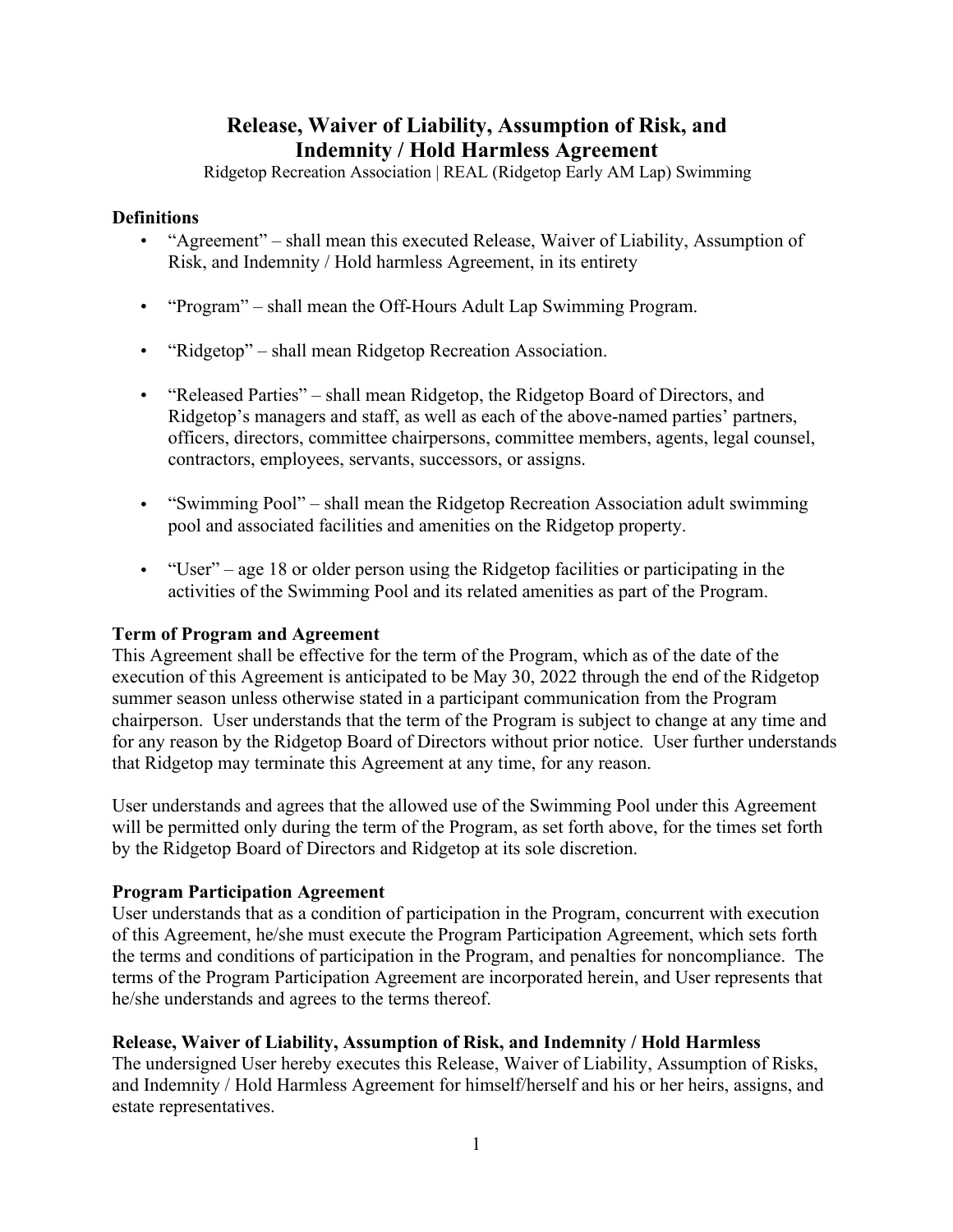In consideration of permission to use the Ridgetop Swimming Pool for the Off-Hours Adult Lap Swimming Program, User does, for himself/herself, his/her spouse, heirs, administrators, personal representatives, and/or assigns, hereby agree not to sue and forever releases, waives, and discharges Ridgetop and/or related parties from liability for ordinary negligence by Ridgetop or any related parties resulting in any damage, injury, disease, sickness, or death to User related to the use or operation of the Swimming Pool or any damage or loss to personal property caused by or related to the use or operation of the Swimming Pool and User's participation in the Program.

User acknowledges that participation in the Program involves physical activity (the Program is restricted to lap swimming) which, by its nature, carries with it certain inherent risks that cannot be eliminated regardless of the care taken to avoid injuries. User understands that swimming is a hazardous activity and that the risks inherent in the activity of swimming include, but are not limited to, minor injuries, drowning, paralyzing injuries, and death. User acknowledges and understands that User will be swimming at his/her own risk and User understands there will be no lifeguard on duty during the times User will be allowed access to Swimming Pool under this Agreement, and User agrees to assume all risks associated therewith. User understands that since no lifeguards or medical personnel will be present during the Program, the risk of harm or serious injury is increased. User has read the previous paragraphs and knows, understands, and appreciates these and other risks that are inherent in the activities associated with the Program. Nevertheless, User asserts that his/her participation in this activity is voluntary and User knowingly assumes all such risks.

User agrees to indemnify and hold the Released Parties harmless from any and all liability, claims, demands, actions, suits, damages, expenses, and costs (including attorney fees) for or arising out of User's participation in the Program, including, but not limited to, (1) any damage, injury, disease, sickness, or death to user related to the use or operation of the Swimming Pool; and (2) any damage or loss to personal property caused by or elated to the use or operation of the Swimming Pool. User Furthermore agrees to reimburse Ridgetop for any such damages, expenses, or costs incurred.

User understands, acknowledges, and stipulates that this Agreement agreed to herein by User applies to and includes any such liability, claims, demands, actions, suits, damages, expenses, or costs (including attorney fees) arising out of negligence on the part of the Released Parties.

### **Severability**

User stipulates and agrees that invalidation of any term(s) or provision(s) of this Agreement by judgment or other court order shall not affect any of the other terms or provisions, and such other terms and provisions shall remain in full force and effect.

#### **Legal Fees**

User agrees that he/she will be responsible for any and all legal fees incurred by Ridgetop for any proceeding or action brought under or with relation to this Agreement.